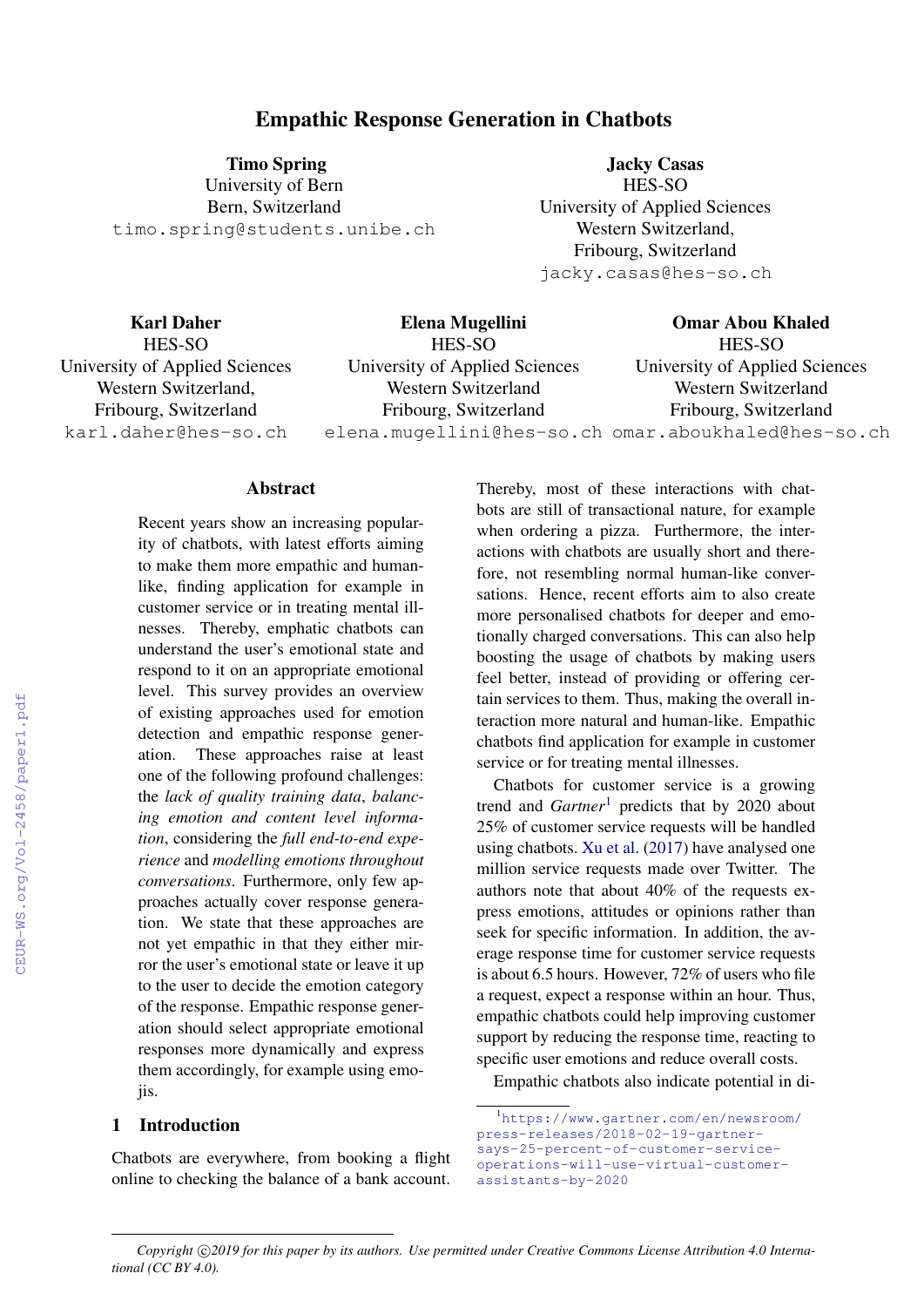agnosing and treating mental illnesses. According to the Swiss Health Observatory, one out of five Swiss suffers from at least a slight depression<sup>2</sup>. In the United States of America, nearly one in five adults suffers from some form of mental illness causing economic costs of around \$210 billion annually<sup>3</sup>. A lack of mental professionals and psychiatrists makes it difficult to treat and detect affected individuals. Empathic chatbots can provide good accessibility and are scalable to a vast public with a low entrance-barrier and to help detecting and treating mental illness faster.

There are already some noteworthy advancements in the field of empathic chatbots to treat or detect mental illnesses. *Woebot* (Fitzpatrick et al., 2017) for example, is a chatbot from the University of Stanford, using methods from Cognitive Behavioural Therapy (CBT) to provide a step-bystep guidance to users with anxieties or depressions. Another noteworthy chatbot is *Replika* in the form of a digital companion with the main goal of providing someone to talk to 24/7 and to tackle certain resolutions for example being more social<sup>4</sup>. The underlying code of *Replika* is open source.

One important aspect in designing empathic chatbots is understanding what empathy actually is. In this survey, we consider empathic chatbots to use affective empathy as defined by Liu and Sundar (2018). So, the chatbots detect and understand the user's emotions and respond to them on an appropriate emotional level. Liu and Sundar (2018) observe in their study that the expression of either sympathy or empathy from a health advice chatbot is favoured over an unemotional response.

With chatbots becoming more and more humanlike, it gets difficult for people to distinguish online conversations with bots and humans. This fact has lately become problematic<sup>5</sup>, since bots are increasingly being misused for political propaganda and the manipulation of people. The Computational Propaganda Research Project (COM-PROP)<sup>6</sup> from the University of Oxford devotes it's time to investigating, how chatbots and other al-

<sup>2</sup>https://www.obsan.admin.ch/de/ publikationen/psychische-gesundheit <sup>3</sup>https://www.nimh.nih.gov/health/

statistics/mental-illness.shtml

<sup>4</sup>https://replika.ai

<sup>5</sup>https://www.nytimes.com/2018/12/04/ opinion/chatbots-ai-democracy-freespeech.html

<sup>6</sup>https://comprop.oii.ox.ac.uk

gorithms are used to manipulate the public and form opinions, yielding in multiple reports on the matter. Woolley and Guilbeault (2017) analysed the usage of chatbots during the 2016 presidential election in the United States using a quantitative network analysis of over 17 million tweets. The authors state that chatbots in fact showed a measurable influence during the election by either *manufacturing online popularity* or by *democratizing propaganda*. Thus, governments of several countries start to introduce regulations to fight against these kinds of online manipulations (Howard et al., 2018). However, chatbots oftentimes remain a widely-accepted tool for propaganda (Woolley and Guilbeault, 2017).

The rest of this survey is structured as follows. Section 2 introduces the different stages in the interaction with empathic chatbots. For each stage, we present the most common and noteworthy approaches. In Section 2.3, we focus on the state of empathic response generation and outline shortcomings. Finally, we conclude and discuss the survey in Section 3.

### 2 The Four Stages of Empathic Chatbots

We partition the interaction with an empathic chatbot in four stages — the *emotion expression* by the user in text format, *the emotion detection* and *response generation* by the chatbot and the *response* or rather *emotion expression* from the chatbot back to the user in text format. An overview of the stages can be seen in Figure 1. Each stage requires special attention to ensure a proper endto-end user experience. The following chapter presents each stage and points out common approaches, challenges and shortcomings.



Figure 1: Four stages of interaction to consider when building empathic chatbots

### 2.1 Emotion Expression

Emotions are a complex construct and the ability to detect emotions in text is heavily dependent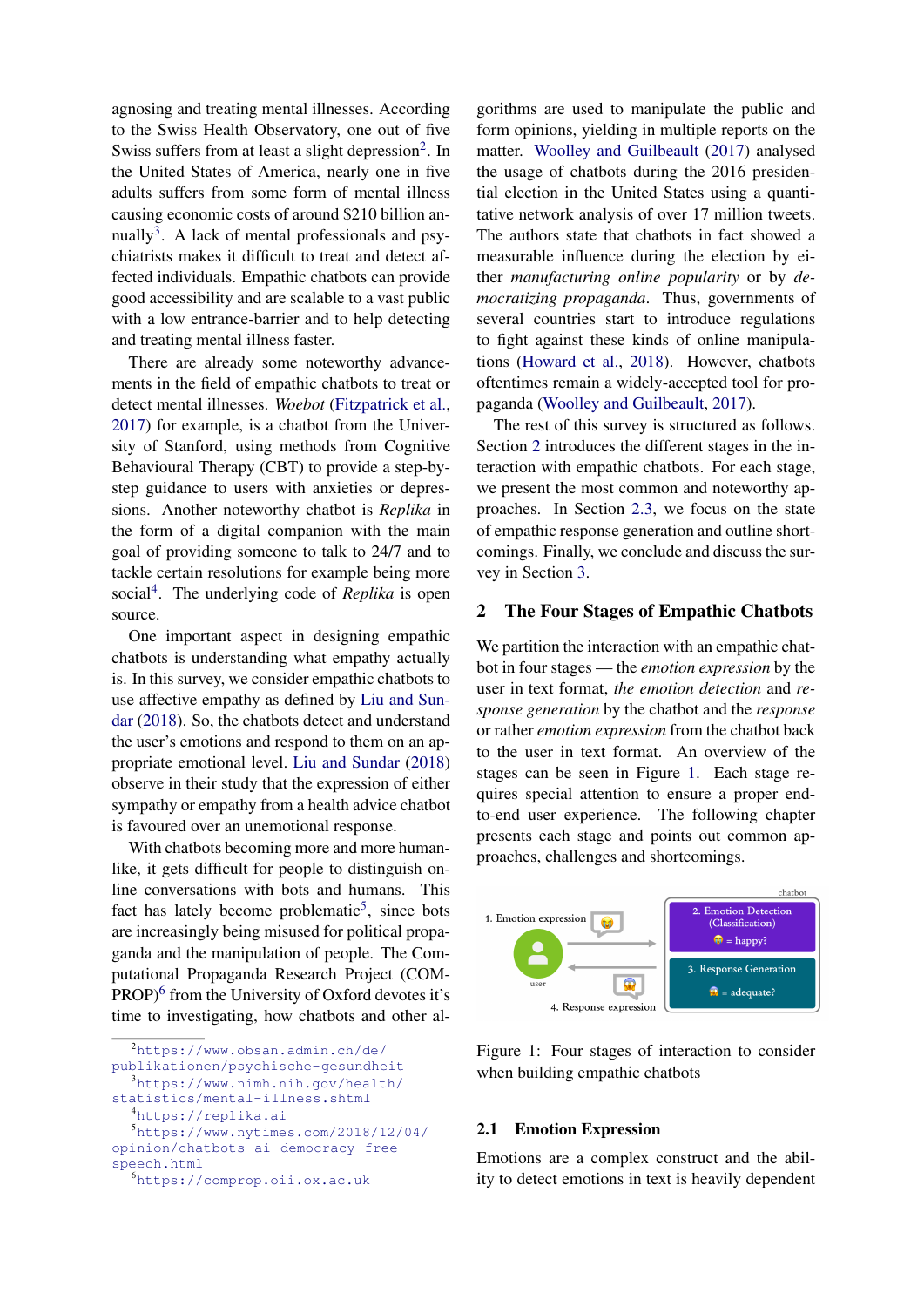on how these emotions are expressed. Even for humans, it can be tricky to guess the emotional state of a text message. There are three major challenges when it comes to emotions. First, they are *context sensitive* by nature, they can be *multilayered* within a sentence, and they can be *implicit*. Hence, emotions are perceived differently based on contextual and personal circumstances, such as the culture, age, sex, education, previous experiences and other individual parameters (Ben-Zeev, 2000; Oatley et al., 2006).

In normal face-to-face conversations, emotions are also expressed over the tonality of the speaker, body language, gestures and facial expressions. However, when focusing solely on the emotion expression in text, lots of potential information stemming from these non-verbal cues go lost. This might lead to mis-interpretations of the opponent's emotions, when communicating over text messages only.

Words holding a strong emotional charge such as *kisses* for *love*, *tears* for *sadness*, or *wow* for *surprise* can help interpreting the emotional state. Such word associations are also used in *emotion lexicons* and *word embeddings*.

The usage of emojis can help amplifying or transporting emotional meaning in text-based conversations, but can also pose additional interpretation challenges, for example, when multiple contradicting emojis are used. We further discuss emojis in the context of response expression in Section 2.4.

### 2.2 Emotion Detection

In the emotion detection stage, we try to classify and map an utterance to an emotional category. It is important to note, that emotion detection is strongly tied with response generation as similar approaches are used for both stages.

One of the first challenges is setting the number of emotion categories to be used for classification. There is no universally accepted model of emotions and the number of emotions differs drastically depending on the underlying model. One of the most popular models in emotion detection is *Ekman's six basic emotions* — *happiness, sadness, fear, anger, disgust,* and *surprise* (Ekman, 1992). Other popular models include *Plutchik's wheel of emotions* (Plutchik, 1991) or *Parrot's Emotional Layers* (Parrott, 2001) consisting of thirty-one different emotions. However, the latter two models are seldomly used for emotion detection, since more emotion categories mean additional complexity for the classification task.

Seyeditabari et al. (2018) review existing works and approaches in the field of emotion detection and provide a good overview of the state-of-theart of emotion detection in text. They list different resources used for detecting emotions in text such as labelled text, emotion lexicons, or word embeddings and elaborate on common approaches used for emotion detection. Seyeditabari et al. (2018) conclude that there is still potential for improving emotion detection in text. Thereby, the complex nature of emotion expression, the shortage of quality data and inefficient models induce most challenges for future work.

In this survey, we distinguish three major approaches used for emotion detection in text — *rule-based, non-neural machine learning* and *deep learning*.

#### 2.2.1 Rule-Based Approaches

Rule-based approaches mainly use *emotion lexicons* or *word embeddings*. Both approaches are based on keyword lookup from text to detect the underlying emotion. The rule-based approach is only as good, as is its parsing algorithm, and the quality of the lexical resource used for the lookup. Emotion lexicons list emotion-bearing words and classify them to single or multiple emotional categories. Word embeddings, on the other hand, also take into account frequently co-occurring words that are semantically similar.

Emotion lexicons can be built from scratch. However, there exist good off-the-shelf solutions. One of the most popular being *WordNet-Affect* (Strapparava et al., 2004). These off-theshelf solutions differ tremendously in terms of their number of entries. *WordNet-Affect* contains close to five thousand words, whereas *DepecheMood* (Liu and Zhang, 2012), another popular lexicon, contains more than thirty-five thousand words. Nonetheless, the quality of the lexicon is not solely dependent on its size. The vocabulary used for the lexicon also impacts its quality. Bandhakavi et al. (2017) argue that generalpurpose lexicons such as *WordNet-Affect* perform not as good as domain-specific emotion lexicons. Therefore, a smaller domain-specific lexicon might yield in better results than a larger general-purpose lexicon. *LIWC-based lexicons* (Linguistic Inquiry and Word Count) are also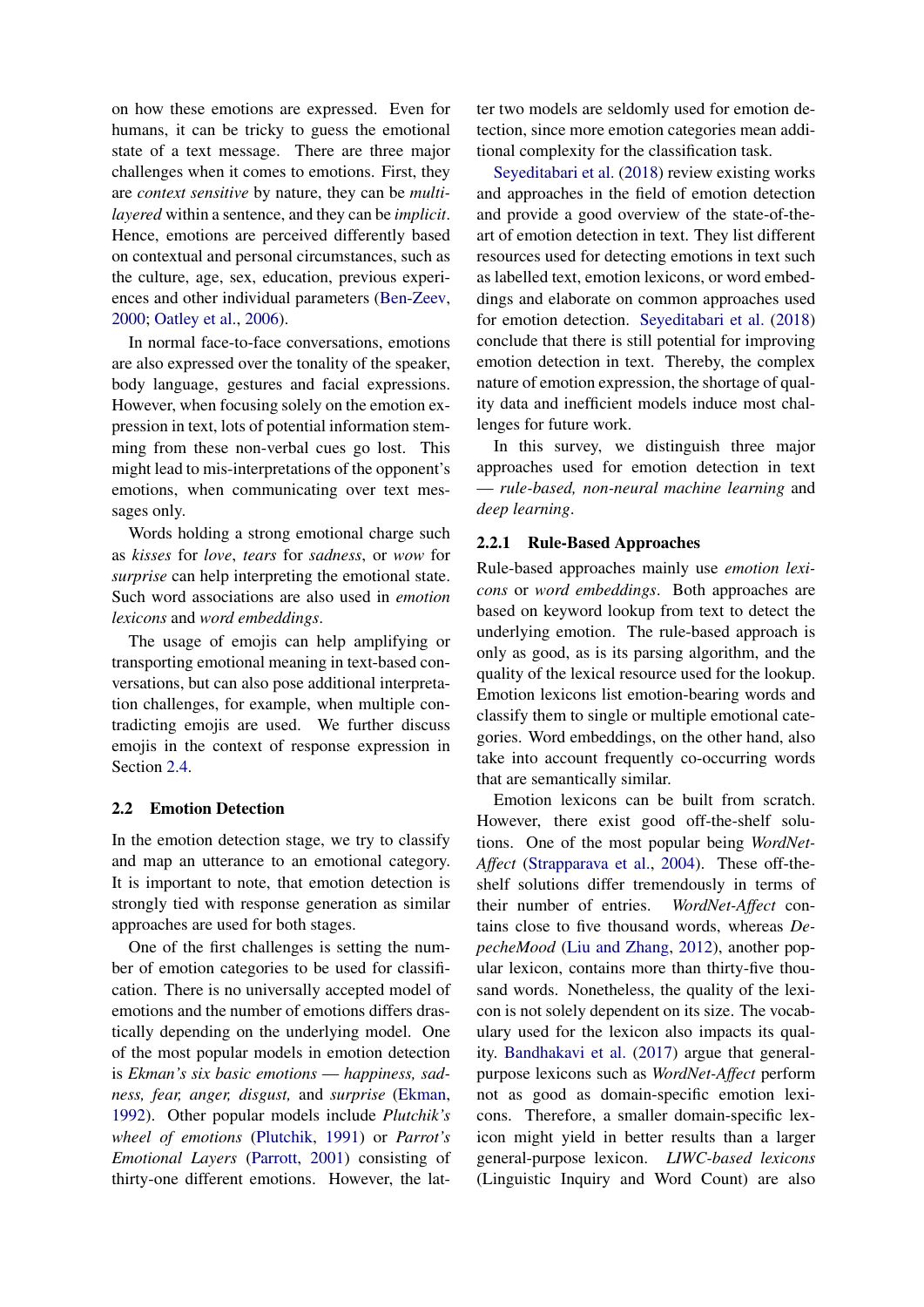widely used, since these dictionaries list grammatical, psychological, and content word categories, and thus also emotion categories with thousands of entries (Chung and Pennebaker, 2012).

The idea behind word embeddings is similar to emotion lexicons. Each word is represented as a vector in the vector space. Thereby, frequently cooccurring words are considered semantically similar and therefore, close in the vector space (Seyeditabari et al., 2018). Among the most popular word embedding methods is *word2Vec* (Mikolov et al., 2013). Word embeddings are also often used to train machine learning models, like *LSTM*, which usually take word vectors as inputs.

Both rule-based approaches are straightforward. However, there are some drawbacks to them. The emotional meaning of keywords can be ambiguous and is context-sensitive. The sentences *She hates me*, and *I hate her*, could both be classified as *anger* based on the keyword *hate*. However, when looking at the sentence level information, the first utterance could also be perceived as *sad*. Ignoring the syntactic structure and semantics of the whole sentence, can therefore lead to misinterpretations. Furthermore, sentences without any emotional keywords cannot be classified. Even if they might contain an implicit expression of emotions, for example in the form of a metaphor (Kao et al., 2009). As a consequence, especially emotion lexicons often lack accuracy compared to more complex approaches.

#### 2.2.2 Non-Neural Machine-Learning

Unlike rule-based approaches, non-neural learning-based approaches are trying to detect emotions using trained classifiers, such as the *Support Vector Machine (SVM)* (Teng et al., 2006), *Naive Bayes,* or *Decision Trees*.

We distinguish between *supervised* and *unsupervised* learning. Unsupervised approaches are an evolution of the rule-based approaches and are learning from test data that is not annotated with emotional labels. Most commonly, these approaches use movie dialogues (Banchs, 2017; Honghao et al., 2017) or children's fairy tales (Kim et al., 2010) to build emotional lexicons and train their models.

Supervised approaches, on the other hand, learn from labelled data such as Twitter messages. Common labels are annotations, hashtags or emojis. There exist a few good sources for emotionally labelled text, one of the most prominent be-

ing the *Swiss Center for Affective Sciences*<sup>7</sup> providing datasets like the *International Survey On Emotion Antecedents And Reactions (ISEAR)* and other useful tools for emotion detection. Other well-known datasets are *EmotiNet* (Balahur et al., 2011) and *SemEval-2007* (Strapparava and Mihalcea, 2007).

As stated by Seyeditabari et al. (2018), one of the major challenges for supervised approaches is the lack of quality training data. Oftentimes, these datasets are unbalanced in terms of emotion categories. Banchs (2017) analyse the large movie dialogue dataset *MovieDiC* and conclude that emotions such as *love*, or *joy* occur much more frequently than *fear* or *surprise*. The classifiers trained on such datasets will therefore underperform for these emotional categories.

### 2.2.3 Deep Learning Approaches

Most recent advances that showed to be effective in the field of emotion detection, have been made using deep learning (Xu et al., 2017).

Oftentimes, deep learning approaches are covering both, the emotion detection and the response generation, for example when using an *Encoder-Decoder architecture* (Serban et al., 2015). This architecture consists of two stages — the encoding and decoding stage. In the encoding stage, the raw text input is turned into a feature representation, usually in the form of a vector. The vector is then used as an input for the decoding stage to generate a response by applying the same strategies as in the encoding stage, but in the opposite direction.

A well-known approach applying the encodingdecoding architecture is *Long Short-Term Memory (LSTM)* (Jithesh et al., 2017). LSTM is a *Recurrent Neural Network (RNN)* that allows to capture long-term dependencies and store sequential information over a longer time. It can retain and forget the previous state and memorise extracted information from the input data depending on its importance (Xu et al., 2017; Sun et al., 2019).

The commonly used *Sequence to Sequence (Seq2Seq)* model also uses LSTMs and the Encoding-Decoding architecture (Sutskever et al., 2014). There is one LSTM for the encoding stage, transforming the raw text input into a fixed-length vector representation, whereas another LSTM is used for the decoding to a variable-length text out-

 $7$ https://www.unige.ch/cisa/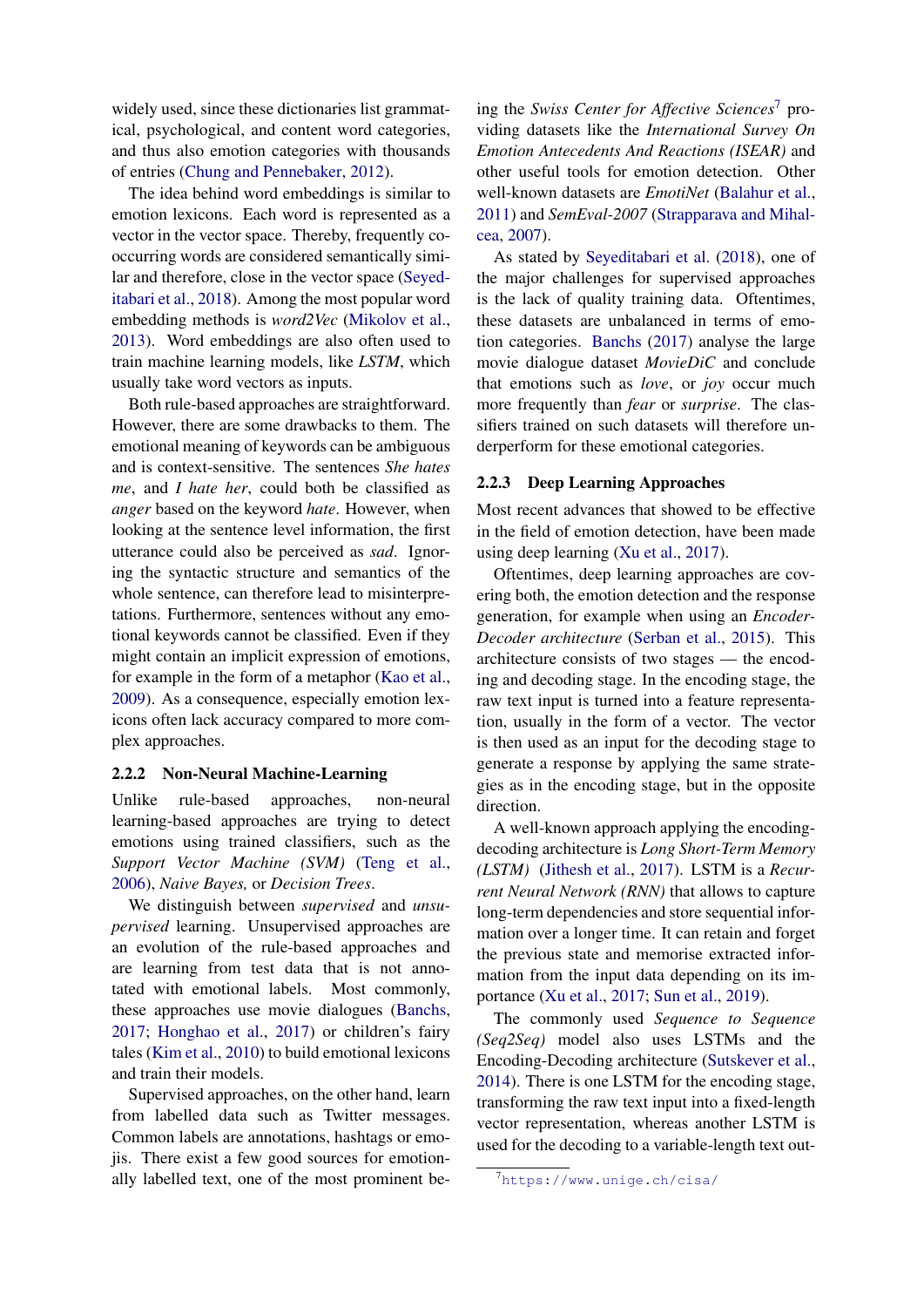put (Cho et al., 2014; Xu et al., 2017; Chan and Lui, 2018).

To improve the model's efficiency, Chan and Lui (2018) investigate different approaches on embedding emotional information for Seq2Seq models. Different styles, positioning, and embeddings of emotional information are tested. The authors conclude that the positioning in general matters and impacts the emotion detection.

#### 2.3 Response Generation

One of the most difficult tasks for empathic chatbots is generating an empathic response. Firstly, because it faces similar challenges as the emotion detection stage. Secondly, because it not only has to ensure that the response is appropriate in terms of content level information, but also in terms of emotion level information. This balancing act is tremendously difficult, as one usually has to sacrifice accuracy for one of the information levels, when trying to optimise the other (Xu et al., 2017; Zhou et al., 2017).

In terms of empathic response generation, we distinguish between two strategies — *retrievalbased approaches* and *dynamic generation*.

#### 2.3.1 Retrieval-Based approaches

These approaches look up common responses to the user's utterance in conversation datasets. However, this method is very limited in its applicability. Similar inputs yield in the same responses, making the conversation repetitive and less natural. Furthermore, huge datasets of emotional conversations are required for such systems in order to achieve acceptable results. As such datasets are scare, these types of approaches tend to yield in responses such as *I don't know* in cases where no candidate response can be found.

A more advanced version of retrieval-based systems uses word embeddings on the input text to find the closest candidate responses, thus yielding in slightly more diverse responses (Bartl and Spanakis, 2017). However, it still requires lots of emotionally charged sample conversations.

Empathic response generation in general requires similar datasets as emotion detection, but with a bigger focus on conversation and dialogue turns. Movie dialogues are a good source for emotionally charged conversations. However, they oftentimes do not resemble daily conversation and seem more artificial and theatrical (Chan and Lui, 2018). Furthermore, emotions in movie dialogues are after all still acted and not naturally occurring, which might also have an impact on the quality of the training data.

Other common datasets include chat conversations, for example from Twitter service requests (Xu et al., 2017) that might yield in more natural conversations.

#### 2.3.2 Dynamic Generation

These approaches are strongly tied with the deep-learning approaches used for emotion detection from Section 2.2.3 and usually based on the encoder-decoder architecture, such as the Sequence-to-Sequence model.

The input sentence is encoded on a word-byword basis by embedding each word separately, whilst taking into account already encoded words using hidden states. Thereby, the last word embedding will produce a vector representation of the whole input sequence, encapsulating all relevant sentence level information. Semantically similar sentences are therefore close to each other in a vector space (Sutskever et al., 2014).

The decoder will then use the sentence vector or rather *sentence embedding* to produce an output sentence using inverted encoding mechanisms on a word-by-word basis. This allows encodingdecoding architectures to generate variable length responses. Thereby, it will consider already decoded words to ensure that the generated response is also grammatically correct. To find appropriate responses to a given word from the encoding stage, vocabularies or word-embeddings are being used.

However, the longer the input sequence, the more challenging to capture the full meaning in a single sentence embedding. For an input sentence of 30 words, the decoder would have to consider, what was encoded 30 steps ago, just to decode the first word. This long-range dependency problem oftentimes results in poor responses, like *I don't know* (Chan and Lui, 2018).

Attention mechanisms are commonly used to tackle the issue of long-range dependencies (Sutskever et al., 2014). Using attention, the decoder has direct access to the hidden state of each encoded word and can weight each word correspondingly. This allows the decoder to attend and weight on relevant parts of an input sentence, when generating the output. This mechanism is also applied in Neural Machine Translation (Bahdanau et al., 2014).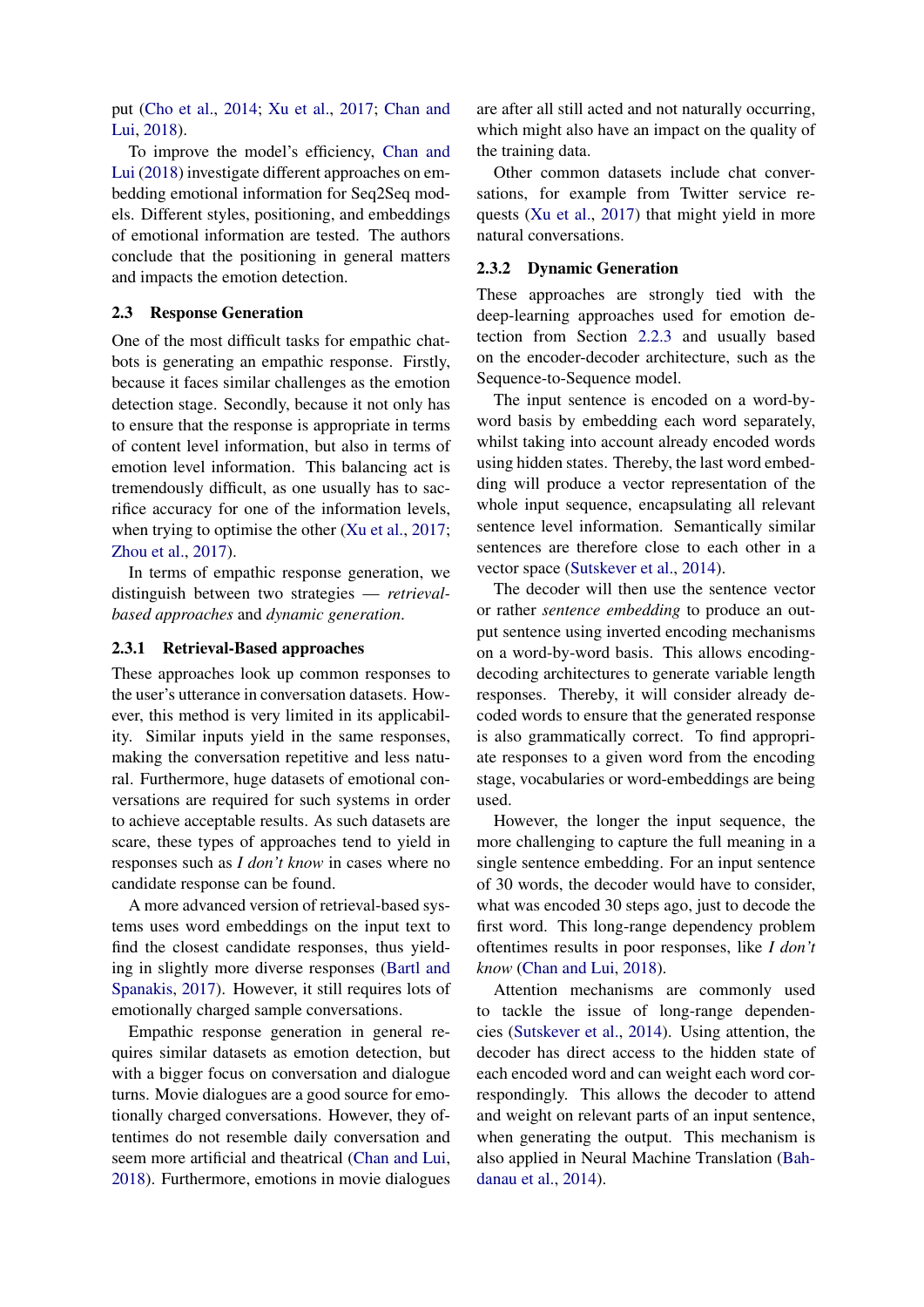However, these Recurrent Neural Networks (RNN) still suffer from the vanishing gradient problem, that causes issues with long-range dependencies (Hochreiter, 1998). LSTMs also apply attention and in addition allow to retain and forget information, therefore handling the long-range dependency problem better than other approaches.

All these mechanisms are essentially required to ensure an appropriate response in terms of content level information. When we also want to consider emotion level information, we add additional complexity to the model. Emotions either have to be additionally encoded during the encoding stage or fed directly to the decoding stage to generate emotional responses (Zhou et al., 2017).

The Emotional Chatting Machine as proposed by Zhou et al. (2017) is a recent and noteworthy approach for assessing the emotional state of conversations and to generate appropriate emotional responses. Therefore, it belongs to the dynamic generation approaches. The ECM deep learning algorithm is trained with 22.300 Chinese blog posts that are manually annotated with Ekman's six basic emotions.

In terms of architecture, the ECM is based on the Seq2Seq model with an encoding and decoding phase. In addition, Zhou et al. (2017) introduce an internal and external memory to the model to capture changes in the emotion state throughout the sentence and to map explicit emotion expressions to emotion categories. Figure 2 provides a good overview of the ECM architecture. As input, the ECM requires the user's text message and one of the *Ekman's six emotion* categories to condition the response. Based on the input message, the ECM will generate an appropriate response and condition it using the input emotion category. Zhou et al. (2017) benchmark the ECM with other approaches, such as the traditional Seq2Seq model or lexicon-based approaches and show that ECM performs best across all emotion categories. However, it lacks behind slightly on the content level that the authors put down to an imbalance in the training set.

One drawback of the ECM is that the input emotion has to be set manually. This hardwiring of the output emotion can be useful, if the chatbot should always respond in the same emotional state, or express certain personality traits such as being angry all the time. However, if we want the chatbot to dynamically react to the user's emotions and make the interaction natural, then we have to change the emotion category based on the emotional state of the user's message automatically.

#### 2.3.3 Empathic Responses

As discussed in Section 1, empathy requires understanding of the user's emotion and replying to them on an appropriate emotional level. Using emotion detection, we can achieve good results in understanding the user's emotions. The difficult part is actually selecting the *appropriate* emotion to condition the response with.

One approach could be to simply mirror the user's emotion. However, in humanconversations, empathy finds expression, when one tries to feel with the opponent and not necessarily similar to the opponent. One's own emotion must not be confused with the opponent's emotion. When resonating to the opponent's emotion, one is still aware that it might be different from the personal emotion (Singer and Klimecki, 2014). If someone is sad, you might understand this sadness and try to cheer them up, instead of responding in a sad way as well. However, it does not mean that you are necessarily feeling sad as well. Thus, simply mirroring the user's emotion does not necessarily yield in empathic responses.

This is also an important aspect with regards to a chatbot's personality, since in these cases, one should think about the chatbot's own emotion, as well as how it might resonate on someone else's emotions.

Another crucial aspect is taking into account the user's emotional evolution throughout the whole conversation. When just considering the latest user utterance for emotion detection, misinterpretations or frequent switches in the emotions expressed by the chatbot's response might occur. For example, the user could genuinely be in a bad mood, but laugh at a joke one just made. If we would consider just the latest user utterance to detect the user's emotion and condition the response accordingly, the chatbot's expressed emotion would switch from negative to positive within a single sentence. Modelling the user's emotion over a longer period might also be important when applying empathic chatbots in treating mental illnesses, or when building personality profiles to monitor the emotional state of the user.

We observe that only little research actually focusses on the generation of empathic responses in Computer Science, compared to the efforts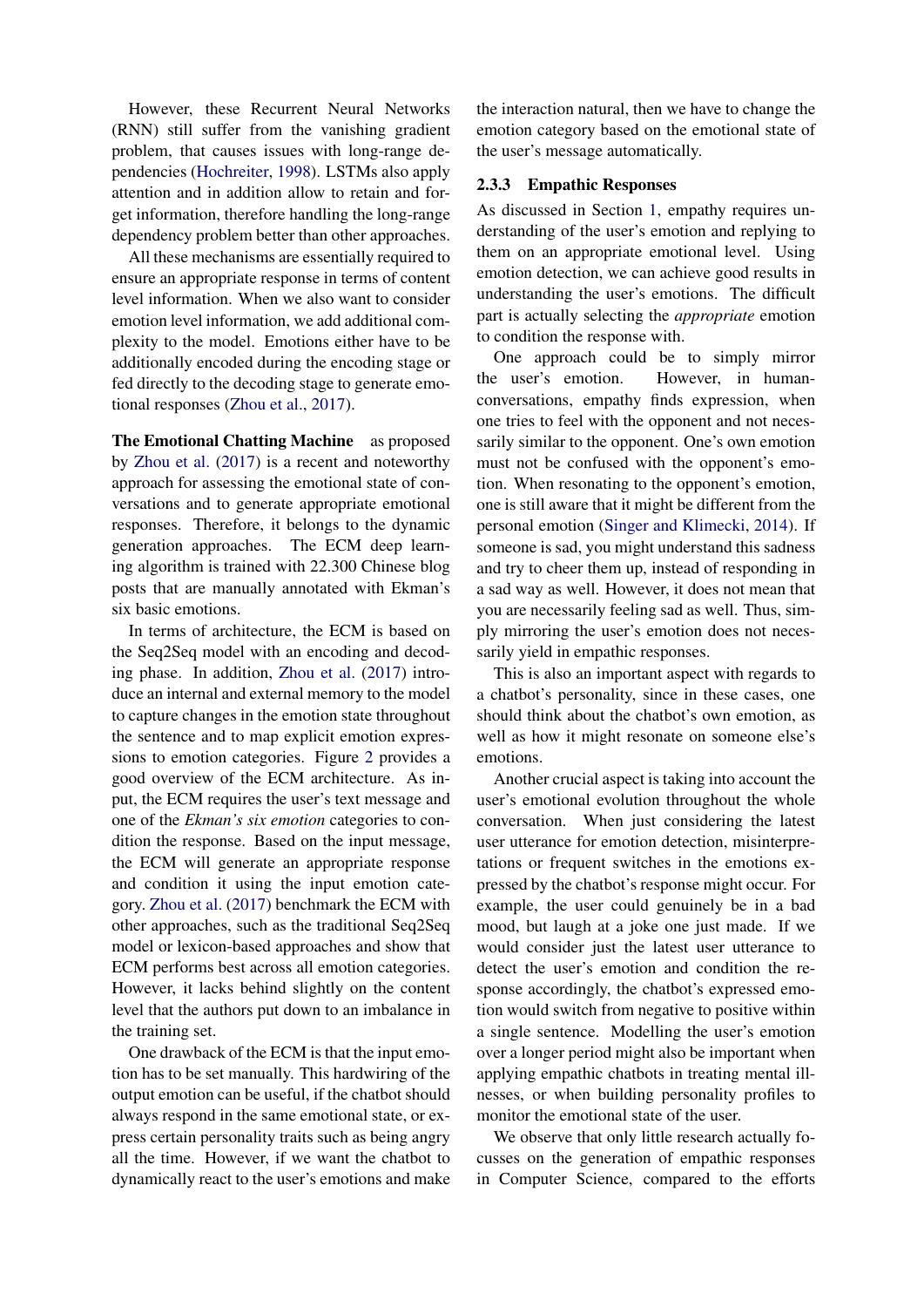

Figure 2: Overview of the ECM architecture based on the encoder-decoder framework with the addition of an internal and external memory to further improve the emotional response (Zhou et al., 2017).

done for emotion detection. There exist some approaches, such as the Encoder-Decoder architecture, that cover emotion detection as well as emotional response generation. Nonetheless, an emotional response is not necessarily an empathic response as elaborated before.

How humans are generating empathic responses is still an ongoing field of research in neuroscience (Shamay-Tsoory and Lamm, 2018). Similar to emotions, there is no universally accepted model for empathic responses, except that empathy is heavily context-dependent (Singer and Klimecki, 2014).

#### 2.4 Response Expression

In a normal conversation, non-verbal cues such as facial expressions or gestures can help indicate a person's emotional state. However, with chatbots, we are missing such information and have to focus solely on the user's text, to detect the emotional state. Similar constraints also apply to the response expression by the chatbot. It is difficult to transport the intended emotion from the generated response back to the user in a text format. Some approaches try to simulate non-verbal cues by displaying the chatbot as a 3D simulation of a person (Tatai et al., 2003). We note that in general, chatbots do not express responses in any other way than text. Because such non-verbal cues are missing in traditional electronic messaging systems, people are using emojis to supply such cues. The usage of emojis has increased heavily over the previous years. In 2017, Facebook revealed that on an average day, over 5 Billion emojis are being sent over Messenger only $8$ . Hu et al. (2017) state that

the main reason for the usage of emojis in messages is to express emotions or strengthen expressions.

Emojis could therefore also be considered when detecting the user's emotion. However, two challenges arise when using emojis as possible emotional labels. First, the emoji label could be contradictory to the perceived emotional state from the text, for example implying a sarcastic utterance. Figure 3 shows, how emojis can lead to such contradicting interpretations. Second, emojis are prone to cultural differences as stated by Ljubešić and Fišer  $(2016)$ . Chatbots with a global scope should therefore take into account, that emojis might be used and perceived differently depending on the country.



Figure 3: Two examples of challenging cases where the emojis are contradictory to the perceived emotional state of the text message, or the multiple contradicting emojis are used.

DeepMoji (Felbo et al., 2017) is an impressive tool translating text into a set of emojis expressing a similar emotional state returning the five most likely emojis together with their probabilities. It is trained on 1.2 billion tweets containing emojis and uses LSTM to predict the most appropriate emojis. Generated emojis could be mapped to different emotion categories and used to express emotions in the response to the user. We leave the validation of this method for future work.

We state that the usage of emojis in conversational agents might be a clue to make them more human-like and to help expressing non-verbal cues

<sup>8</sup>https://www.adweek.com/digital/ facebook-world-emoji-day-stats-theemoji-movie-stickers/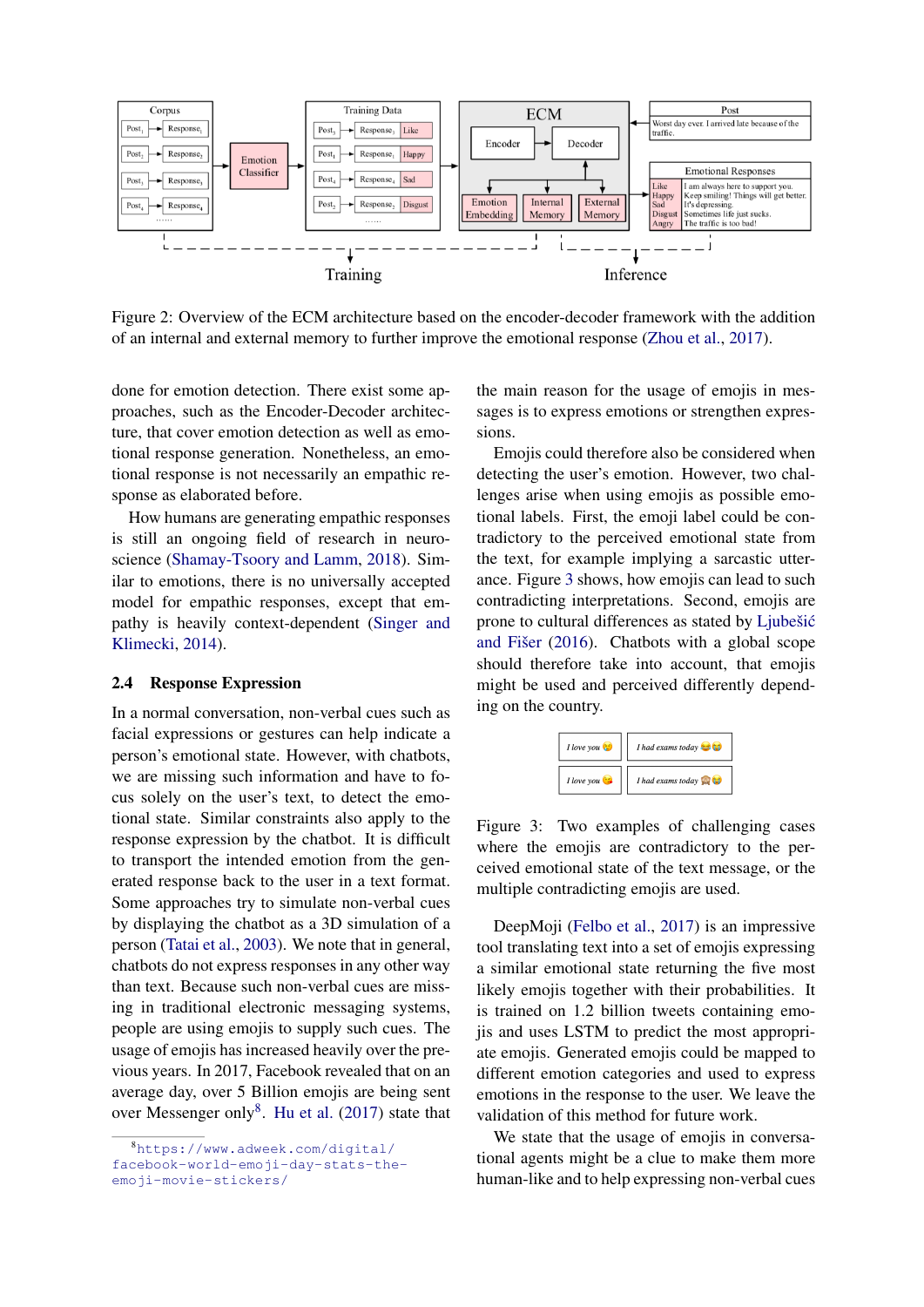that otherwise might go missing. Future work should therefore focus on validating this hypothesis.

# 3 Discussion and Conclusion

We note that current state-of-the-art approaches face the following major challenges:

*1. Shortage of quality training data* — Machine-Learning algorithms for emotion detection and empathic response generation require an extensive amount of annotated training data. Existing datasets are scarce and are oftentimes unbalanced for different emotions. Hence, chatbots that were trained using such datasets will lead to poor performances on these emotions. Using annotated data from social media has proven to yield in good results, but also suffers from unbalanced emotion distribution. To generate human-like responses, natural conversations should be used for training as opposed to artificial and theatrical movie dialogues.

*2. Emotion level and content level* — To generate responses that are grammatically correct and that reflect the appropriate content level is very complex. Using domain specific training data can help improve the accuracy. If the answer should also reflect the emotional level and detect possibly implicit or multi-layered emotions, then the complexity increases even further. Improving one of the levels — emotion or content — without sacrificing accuracy for the other is very challenging. For response generation, we note that existing approaches are mainly focusing on content level information and consider emotions only as additional information during encoding.

*3. Considering the full end-to-end experience* — In order to achieve good results, one has to consider the impacts of all four stages — emotion expression by the user, emotion detection by the chatbot, response generation by the chatbot, and appropriate response expression back to the user. Only by considering the full end-to-end experience can chatbots be improved to be more humanlike and empathic.

Future work should investigate the integration of emojis into the full end-to-end experience from emotion detection to response expression.

*4. Modelling emotions throughout conversations* — We state that when selecting emotions to condition the response, one should not only consider the detected emotion from the latest user message. Taking into account the evolution of the user's emotion throughout the whole conversation and possibly even over several previous conversations, prevents frequent changes of the chatbot's expressed emotions and helps model the user's long-term emotional state.

Furthermore, more efforts should be devoted to understanding empathy and how chatbots can generate empathic responses instead of just emotional responses.

In this survey, we have presented the state-ofthe-art of empathy and especially empathic response generation in chatbots and pointed out several noteworthy approaches. We pointed out the four stages of the interaction with the chatbot and underlined the importance to take all the stages into account when creating empathic chatbots.

We note that there exist many different approaches to tackle the problem of emotion detection, but only few for empathic response generation. Overall, deep learning algorithms, such as the Emotional Chatting Machine (ECM) tend to yield in the best results. Even though, there is still potential for improvement as the ECM only generates emotional responses, but not empathic ones.

# References

- Dzmitry Bahdanau, Kyunghyun Cho, and Yoshua Bengio. 2014. Neural machine translation by jointly learning to align and translate. *arXiv preprint arXiv:1409.0473* https://arxiv.org/abs/1409.0473.
- Alexandra Balahur, Jesús M. Hermida, Andrés Montoyo, and Rafael Muñoz. 2011. EmotiNet: A knowledge base for emotion detection in text built on the appraisal theories. In *Natural Language Processing and Information Systems*, Springer Berlin Heidelberg, pages 27–39. https://doi.org/10.1007/978- 3-642-22327-34.
- Rafael E. Banchs. 2017. On the construction of more human-like chatbots: Affect and emotion analysis of movie dialogue data. In *2017 Asia-Pacific Signal and Information Processing Association Annual Summit and Conference (APSIPA ASC)*. IEEE. https://doi.org/10.1109/apsipa.2017.8282245.
- Anil Bandhakavi, Nirmalie Wiratunga, Stewart Massie, and Deepak Padmanabhan. 2017. Lexicon generation for emotion detection from text. *IEEE Intelligent Systems* 32(1):102–108. https://doi.org/10.1109/mis.2017.22.
- A. Bartl and G. Spanakis. 2017. A retrievalbased dialogue system utilizing utterance and context embeddings. In *2017 16th IEEE International Conference on Machine Learning*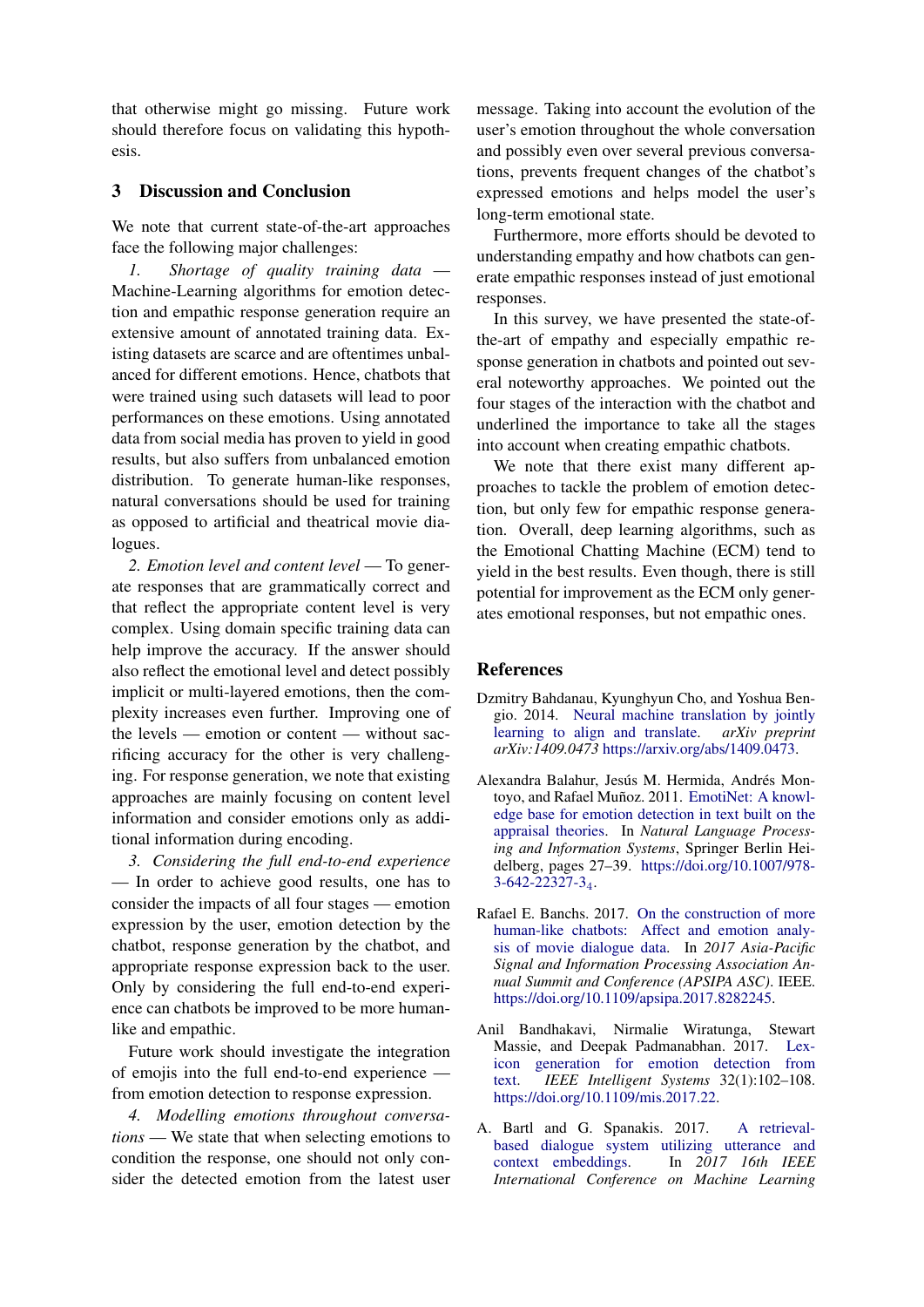*and Applications (ICMLA)*. pages 1120–1125. https://doi.org/10.1109/ICMLA.2017.00011.

- Aaron Ben-Zeev. 2000. *The Subtlety of Emotions*. The MIT Press. https://doi.org/10.7551/mitpress/6548.001.0001.
- Yin Hei Chan and Andrew Kwok Fai Lui. 2018. Encoding emotional information for sequence-to-sequence response generation. In *2018 International Conference on Artificial Intelligence and Big Data (ICAIBD)*. IEEE. https://doi.org/10.1109/icaibd.2018.8396177.
- Kyunghyun Cho, Bart van Merrienboer, Caglar Gulcehre, Dzmitry Bahdanau, Fethi Bougares, Holger Schwenk, and Yoshua Bengio. 2014. Learning phrase representations using RNN encoder–decoder for statistical machine translation. In *Proceedings of the 2014 Conference on Empirical Methods in Natural Language Processing (EMNLP)*. Association for Computational Linguistics. https://doi.org/10.3115/v1/d14-1179.
- Cindy K. Chung and James W. Pennebaker. 2012. Linguistic inquiry and word count (LIWC). In *Applied Natural Language Processing*, IGI Global, pages 206–229. https://doi.org/10.4018/978-1- 60960-741-8.ch012.
- Paul Ekman. 1992. An argument for basic emotions. *Cognition and Emotion* 6(3-4):169–200. https://doi.org/10.1080/02699939208411068.
- Bjarke Felbo, Alan Mislove, Anders Søgaard, Iyad Rahwan, and Sune Lehmann. 2017. Using millions of emoji occurrences to learn any-domain representations for detecting sentiment, emotion and sarcasm. In *Proceedings of the 2017 Conference on Empirical Methods in Natural Language Processing*. Association for Computational Linguistics. https://doi.org/10.18653/v1/d17-1169.
- Kathleen Kara Fitzpatrick, Alison Darcy, and Molly Vierhile. 2017. Delivering cognitive behavior therapy to young adults with symptoms of depression and anxiety using a fully automated conversational agent (woebot): A randomized con-<br>trolled trial. JMIR Mental Health 4(2):e19. JMIR Mental Health 4(2):e19. https://doi.org/10.2196/mental.7785.
- Sepp Hochreiter. 1998. The vanishing gradient problem during learning recurrent neural nets and problem solutions. *International Journal of Uncertainty, Fuzziness and Knowledge-Based Systems* 6(02):107–116. https://doi.org/10.1142/S0218488598000094.
- WEI Honghao, Yiwei Zhao, and Junjie Ke. 2017. Building chatbot with emotions http://web.stanford.edu/class/cs224s/reports.
- Philip N. Howard, Bence Kollanyi, Samantha Bradshaw, and Lisa-Maria Neudert. 2018. Social media, news and political information during the

US election: Was polarizing content concentrated in swing states? *CoRR* abs/1802.03573. http://arxiv.org/abs/1802.03573.

- Tianran Hu, Han Guo, Hao Sun, Thuy-vy Thi Nguyen, and Jiebo Luo. 2017. Spice up your chat: The intentions and sentiment effects of using emoji. *arXiv preprint arXiv:1703.02860* https://arxiv.org/abs/1703.02860.
- V Jithesh, M Justin Sagayaraj, and K G Srinivasa. 2017. LSTM recurrent neural networks for high resolution range profile based radar target classification. In *2017 3rd International Conference on Computational Intelligence & Communication Technology (CICT)*. IEEE. https://doi.org/10.1109/ciact.2017.7977298.
- Edward Chao-Chun Kao, Chun-Chieh Liu, Ting-Hao Yang, Chang-Tai Hsieh, and Von-Wun Soo. 2009. Towards text-based emotion detection a survey and possible improvements. In *2009 International Conference on Information Management and Engineering*. IEEE, pages 70–74. https://doi.org/10.1109/icime.2009.113.
- Sunghwan Mac Kim, Alessandro Valitutti, and Rafael A. Calvo. 2010. Evaluation of unsupervised emotion models to textual affect recognition. In *Proceedings of the NAACL HLT 2010 Workshop on Computational Approaches to Analysis and Generation of Emotion in Text*. Association for Computational Linguistics, Stroudsburg, PA, USA, CAAGET '10, pages 62–70. http://dl.acm.org/citation.cfm?id=1860631.1860639.
- Bing Liu and Lei Zhang. 2012. A survey of opinion mining and sentiment analysis. In *Mining Text Data*, Springer US, pages 415–463. https://doi.org/10.1007/978-1-4614-3223-413.
- Bingjie Liu and S. Shyam Sundar. 2018. Should machines express sympathy and empathy? experiments with a health advice chatbot. *Cyberpsychology, Behavior, and Social Networking* 21(10):625–636. https://doi.org/10.1089/cyber.2018.0110.
- Nikola Ljubešić and Darja Fišer. 2016. A global analysis of emoji usage. In *Proceedings of the 10th Web as Corpus Workshop*. Association for Computational Linguistics. https://doi.org/10.18653/v1/w16- 2610.
- Tomas Mikolov, Kai Chen, Greg Corrado, and Jeffrey Dean. 2013. Efficient estimation of word representations in vector space. *arXiv preprint arXiv:1301.3781* https://arxiv.org/abs/1301.3781.
- Keith Oatley, Dacher Keltner, and Jennifer M Jenkins. 2006. *Understanding emotions*. Blackwell publishing.
- W Gerrod Parrott. 2001. *Emotions in social psychology: Essential readings*. Psychology Press.